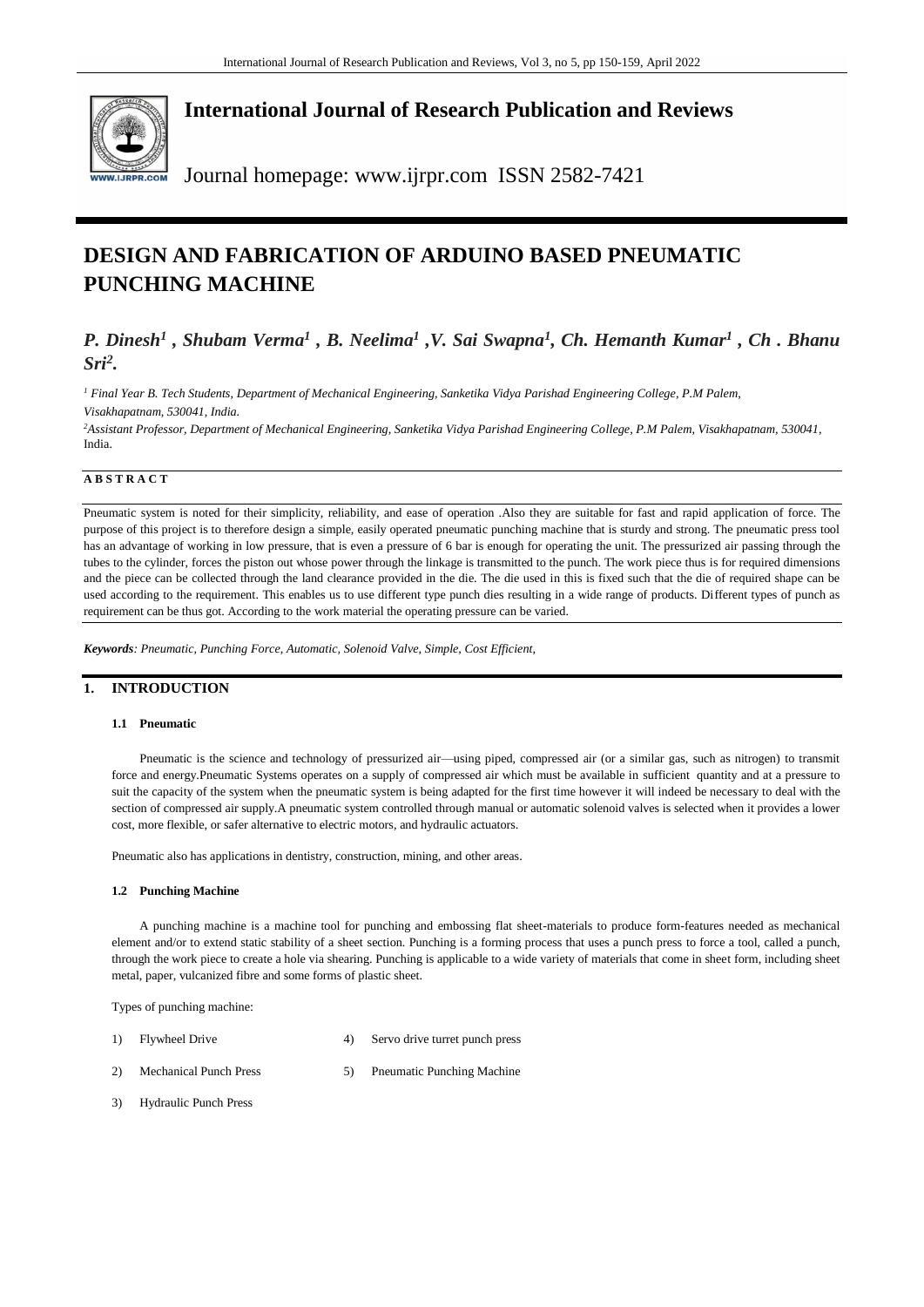#### **1.3 Pneumatic-Punching Machine**

In the Pneumatic Punching machine the force required to punch a hole on the work piece lets say a sheet metal of Aluminium is given by a pneumatic actuator.Pneumatic actuators are devices that convert the energy of compressed air or gas into a mechanical motion that regulates one or more final control elements. Pneumatic actuators are devices that convert the energy of compressed air or gas into a mechanical motion that regulates one or more final control elements.The Pneumatic actuator works by means of compressed air which makes the Air compressor an important component of the machine in order to operate .The compressor can be directly connected to the machine or the compressed air can be stored in a tank which is movable and in turn increasing the flexibility of this machine.

The flow of the compressed air is controlled by a Solenoid valve (220V AC). A Solenoid valve is an electromagnetically operated valve.Solenoid valves differ in the characteristics of the electric current they use, the strength of the magnetic field they generate, the mechanism they use to regulate the fluid, and the type and characteristics of fluid they control. The mechanism varies from linear action, plunger-type actuators to pivoted-armature actuators and rocker actuators. The valve can use a two-port design to regulate a flow or use a three or more port design to switch flows between ports. Multiple solenoid valves can be placed together on a manifold.Solenoid valves are the most frequently used control elements in fluids. Their tasks are to shut off, release, dose, distribute or mix fluids. They are found in many application areas. Solenoids offer fast and safe switching, high-reliability, long service life, good medium compatibility of the materials used, low control power and compact design.

The Punch and die system is the most important part of the machine because the shape of the hole that has to be made on the work piece depends on the shape of the Die.By using a circular hole die we can produce a circular hole on the work piece and hence by replacing the die with another shape lets say a rectangle we can produce a rectangular shaped hole on the work piece.In this way we can produce various various shaped holes on the work piece.

The sheet metal is guided by a set of rollers which are connected by means of a chain and sprocket arrangement and are driven by a 12V DC Torque Motor of 100 RPM which is powered by a 12V 9 amp Battery .The continuous rotation of the rollers facilitates the movement of sheet along the machine which makes this automatic and thus minimizing the manual work which makes this machine efficient and easy to use.

The controlling of the Punches (No of Punches to be made) is done by using Arduino Uno which is a popular Micro-controller which is based on At-mega 328P and has a very important role in this project .The Solenoid valve and the DC Motor a connected to the Arduino Micro Controller and the Required code is made and dumped into the Arduino in order to operate The Arduino works at very low voltage (5V) so A dual channel relay Module is used to control the input voltage to the Arduino .The Coding can be done in the Arduino application and can be compiled for any errors and the final code can be dumped directly into the controller using a cable .The coding is nothing but just denoting the pins assigned to our components and setting Up the time limit to operate for each component. Thus the rollers and the punches of the actuator are coordinated by this Arduino.

The flow of compressed air among the machine is facilitated by an air hose which is a poly utherene tube of 8mmx6mm dia and plays a vital role in operating this machine.

All the above parts are Equipped to a metal Frame which is designed and Fabricated to host all the above mentioned mechanisms.

## **2. COMPONENTS**

| 1)               | Pneumatic Actuator                              | 7)  | Jumper Wires               |     | 13) Punch Head                   |  |  |
|------------------|-------------------------------------------------|-----|----------------------------|-----|----------------------------------|--|--|
| 2)               | Solenoid Valve (AC 220V)                        | 8)  | <b>Normal Wires</b>        |     | 14) Air Hose                     |  |  |
| 3)               | Torque Motor 100RPM(12V DC)                     | 9)  | <b>Push Fit Connectors</b> |     | 15) Arduino Uno Micro controller |  |  |
| 4)               | Chain                                           | 10) | <b>Pressure Gauge</b>      | 16) | Dual Chanel Relay (5V)           |  |  |
| 5)               | Sprockets                                       | 11) | One Way Valve (Pneumatic)  | 17) | 12V 9amp Battery Rollers         |  |  |
| 6)               | Metal Rods of Rectangular Cross section (Frame) | 12) | Air Tank                   |     |                                  |  |  |
| Software's Used: |                                                 |     |                            |     |                                  |  |  |
|                  |                                                 |     |                            |     |                                  |  |  |

1) Auto cad 2) Catia 3) Arduino IDE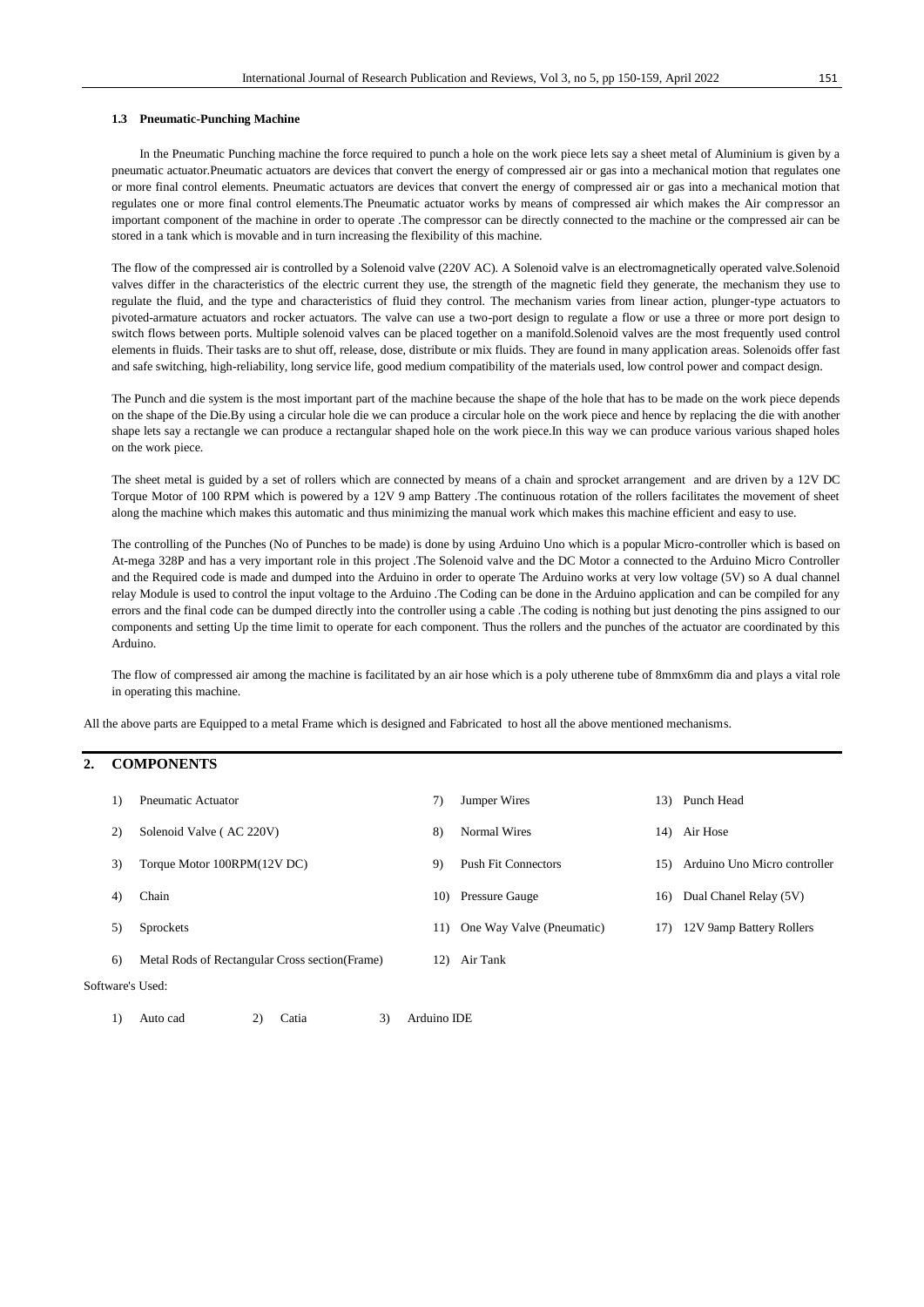





**Fig.1.(a)Pneumatic Actuator Fig.1.(b)Solenoid Valve Fig.1.(c)Push Fit Connectors**



**Fig.1.(d)Air Hose**



**Fig.1.(e)12V DC Torque Motor Fig.1.(f)Pressure Gauge**







 **Fig.1.(h)Air Tank Fig.1.(g)Base Frame**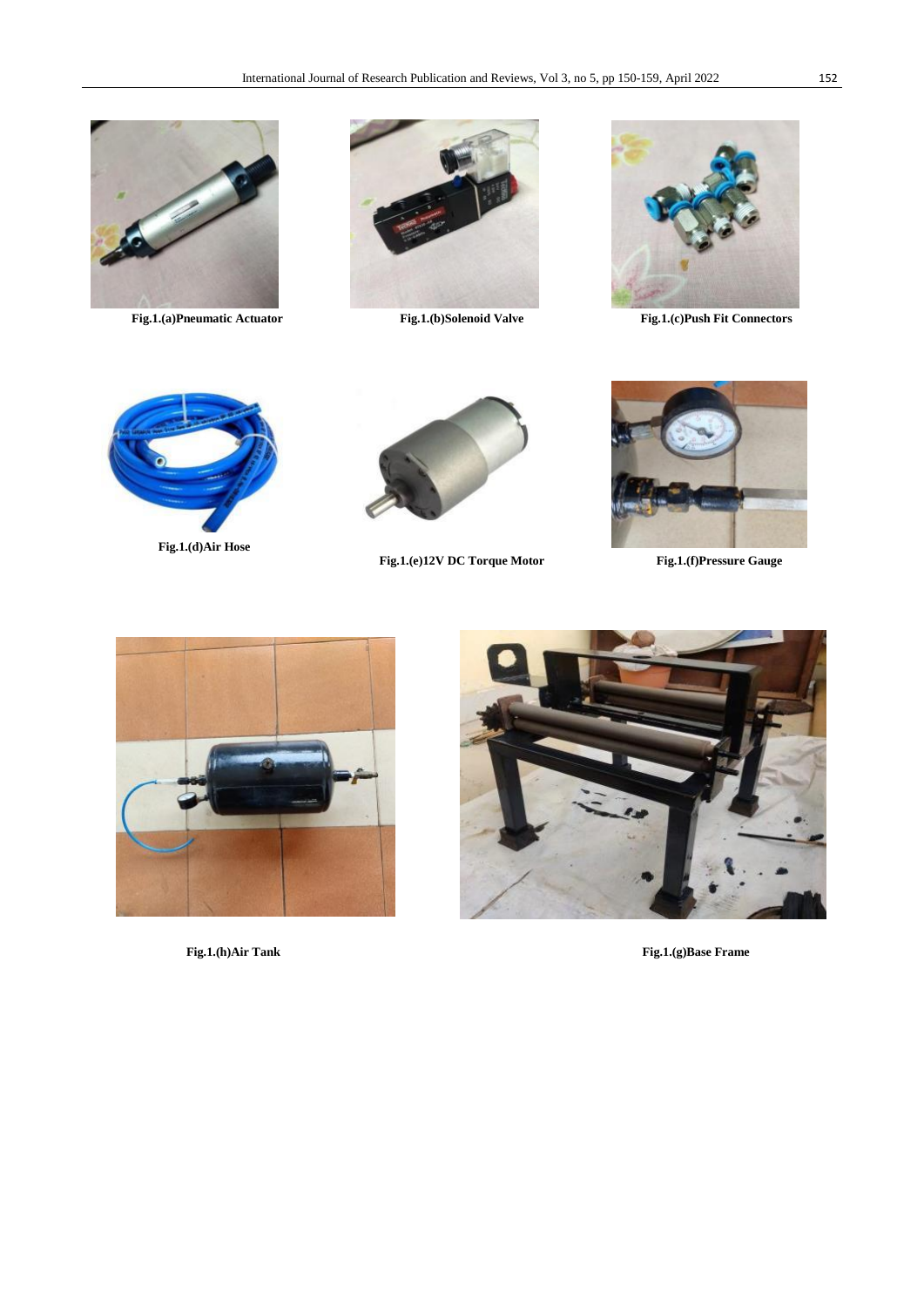

 **Fig.1.(i)One way Pneumatic Valve**

**Design and Drawings :**

## **Fig.2.(a)Left Side View**



## **Fig.2.(b)Right Side View**

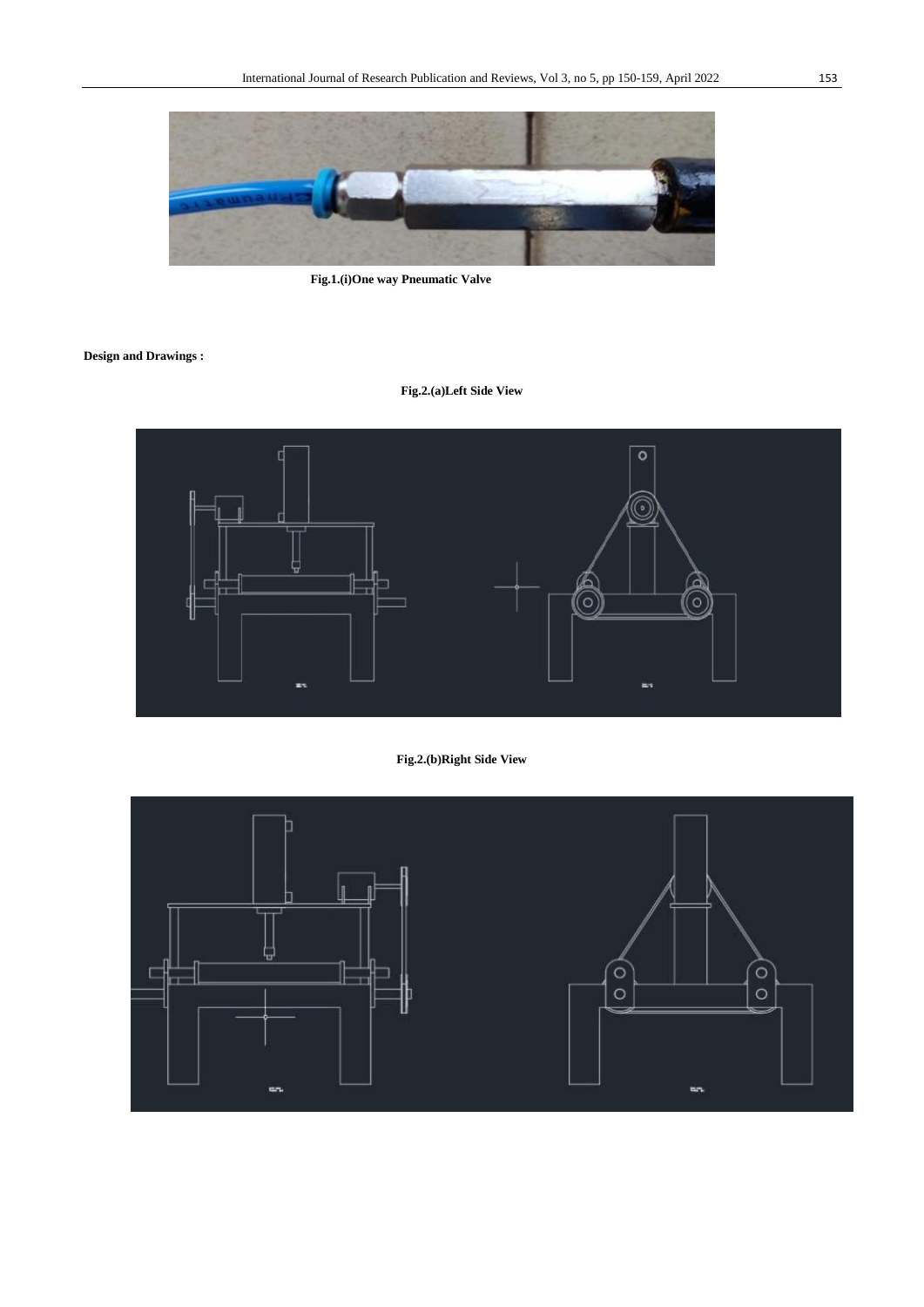



## **Fig.2.(c)Top View Fig.2.(d)3D View**

## **3. WORKING PRINCIPLE AND PROCEDURE**

- [1] The compressed air from the compressor in the pressure Range of 75-115 psi is passed through a pipe connected to the solenoid valve with one input.
- [2] The solenoid valve is actuated by the timer unit.
- [3] The air entering the input goes out through the two outputs when the timing unit is actuated .
- [4] As the exhaust valve is opened, the pressurized air pushes the piston downwards which in turn is connected to the punch..
- [5] In a double acting cylinder, air pressure is applied alternately to the relative surface of the piston, producing a propelling force and a retracting force as the effective area of the piston is small.
- [6] A die is located on the opposite side of the work piece and supports the material around the perimeter of the hole and helps to localize the shearing forces for a cleaner edge.
- [7] Due to this the punch travels down on the metal sheet kept over die, punching the hole.
- [8] The Arduino Gives signal to the motor to rotate.
- [9] Thus the Sheet Moves Forward and Next Hole is made and the Cycle repeats
- [10] The Co-ordination among the rollers Movement and the punching is carried out by this Arduino uno Micro Controller which needs a dual channel relay In order to operate at the required Voltage.
- [11] The working of the Arduino is just giving signals to the relay module whose job is to just on or off the specified component for a specified time.
- [12] In order to operate the Arduino requires a bit of coding that can be done using Arduino IDE Application.
- [13] The source Code for the working of this Punching machine is as follows

#### **Fig.3.Punch and Die Arrangement**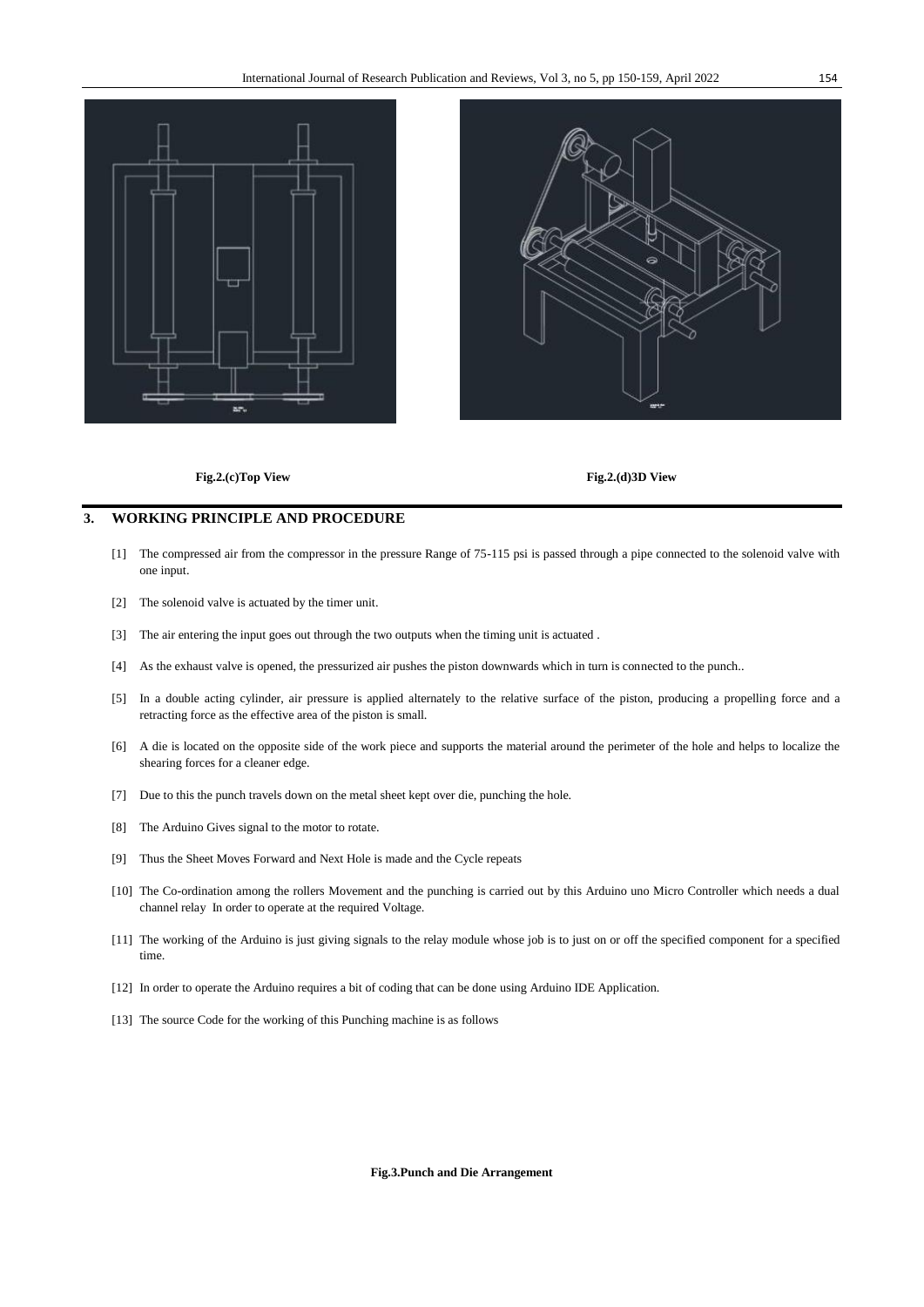



**Fig3.(a)Arduino Uno Fig.3.(b)Dual Channel Relay**



**Fig.3.(c)Connections For Functioning**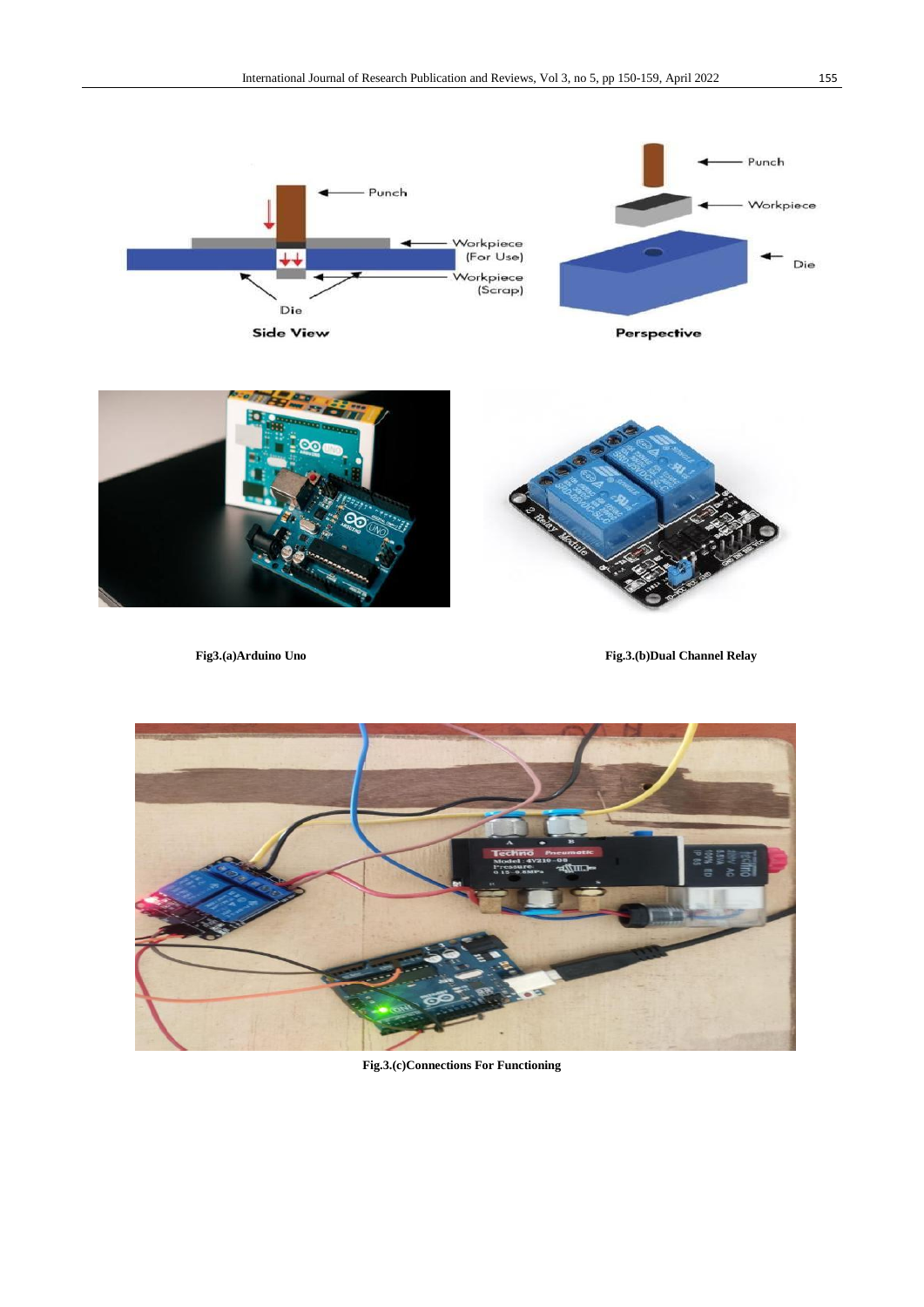| Sketch_apr21a   Arduino 1.8.19 (Windows Store 1.8.57.0)<br>File Edit Sketch Tools Help                                                                                                                                                                       | $\frac{1}{2} \left( \frac{1}{2} \right) \left( \frac{1}{2} \right) \left( \frac{1}{2} \right)$ | σ | $\times$   |
|--------------------------------------------------------------------------------------------------------------------------------------------------------------------------------------------------------------------------------------------------------------|------------------------------------------------------------------------------------------------|---|------------|
| 909<br>D                                                                                                                                                                                                                                                     |                                                                                                |   | EI<br>EI   |
| sketch_apr21a<br>ant relayPin1-8;                                                                                                                                                                                                                            |                                                                                                |   |            |
| int relayPin2=6;<br>int motarTime-2000;<br>int solnoidTime=1000:                                                                                                                                                                                             |                                                                                                |   |            |
| void setup() {<br>// put your setup code here, to run once:                                                                                                                                                                                                  |                                                                                                |   |            |
| pinMode(relayPinl, OUTPUT);<br>pinMode(relayPin2, OUTPUT);<br>ä                                                                                                                                                                                              |                                                                                                |   |            |
| veid loop ()<br>// put your main code here, to run repeatedly:<br>digitalWrite (relayPin1, HIGH) ;<br>delay(motarTime);<br>digitalWrite(relayPin1, LOW);<br>digitalWrite (relayPin2, HIGH) ;<br>delay(solnoidTime);<br>digitalWrite (relayPin2, LOW) r<br>d. |                                                                                                |   |            |
|                                                                                                                                                                                                                                                              |                                                                                                |   |            |
| Jone Saving<br>Sketch uses 902 bytes (3%) of program storage space. Maximum is 32254 bytes.                                                                                                                                                                  |                                                                                                |   |            |
| Global variables use 9 bytes (0%) of dynamic memory, leaving 2039 bytes for local variables. Maximum is 2048 bytes.                                                                                                                                          | Alduine Uno en COMT                                                                            |   | $\check{}$ |
| <b>RCOOD</b><br>30°C Partly doudy ^ @ @ @ m & 40 ENG<br>æ<br>O Type here to search<br>$\circ$<br>Ħ<br>Fig.4.Arduino IDE Interface                                                                                                                            | 20:36<br>21-04-2022                                                                            |   | 喝          |
| Source Code For Working of Arduino:                                                                                                                                                                                                                          |                                                                                                |   |            |
| int motorPin=8;                                                                                                                                                                                                                                              |                                                                                                |   |            |
| int solnoidPin=6;                                                                                                                                                                                                                                            |                                                                                                |   |            |
| int motarTime=200;//increase to decease holes                                                                                                                                                                                                                |                                                                                                |   |            |
| int solnoidTime=1000;                                                                                                                                                                                                                                        |                                                                                                |   |            |
| String input;                                                                                                                                                                                                                                                |                                                                                                |   |            |
| void setup() {                                                                                                                                                                                                                                               |                                                                                                |   |            |
| // put your setup code here, to run once:                                                                                                                                                                                                                    |                                                                                                |   |            |
| pinMode(motorPin,OUTPUT);                                                                                                                                                                                                                                    |                                                                                                |   |            |
| pinMode(solnoidPin,OUTPUT);                                                                                                                                                                                                                                  |                                                                                                |   |            |
| digitalWrite(motorPin,HIGH);                                                                                                                                                                                                                                 |                                                                                                |   |            |
| delay(1000);                                                                                                                                                                                                                                                 |                                                                                                |   |            |
| $\}$                                                                                                                                                                                                                                                         |                                                                                                |   |            |
| void loop() {                                                                                                                                                                                                                                                |                                                                                                |   |            |
| // put your main code here, to run repeatedly:                                                                                                                                                                                                               |                                                                                                |   |            |
| digitalWrite(motorPin,HIGH);                                                                                                                                                                                                                                 |                                                                                                |   |            |
| delay(motarTime);                                                                                                                                                                                                                                            |                                                                                                |   |            |
| digitalWrite(motorPin,LOW);                                                                                                                                                                                                                                  |                                                                                                |   |            |
| digitalWrite(solnoidPin,HIGH);                                                                                                                                                                                                                               |                                                                                                |   |            |
| delay(solnoidTime);                                                                                                                                                                                                                                          |                                                                                                |   |            |
|                                                                                                                                                                                                                                                              |                                                                                                |   |            |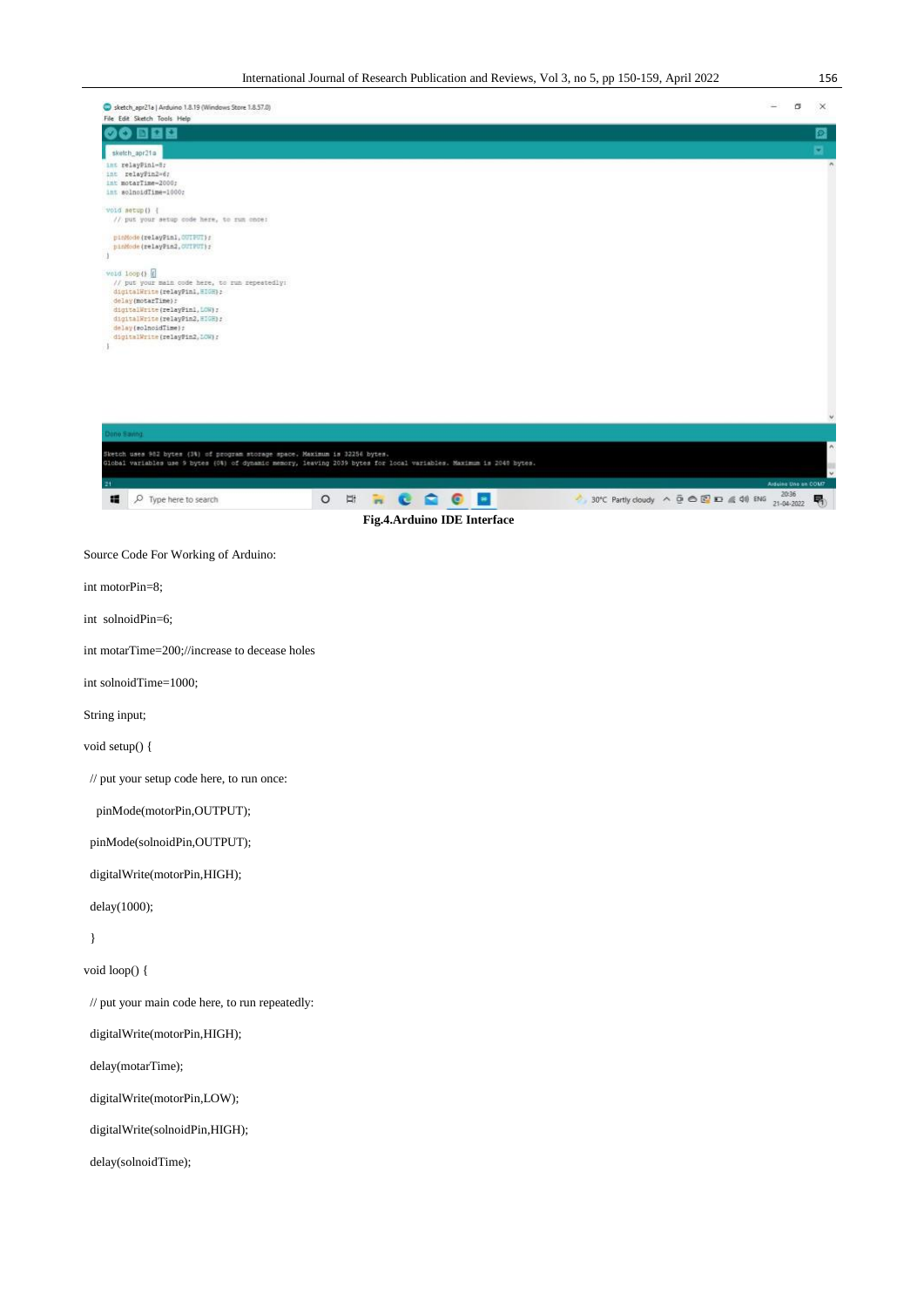digitalWrite(solnoidPin,LOW);

delay(solnoidTime);

digitalWrite(solnoidPin,HIGH);

delay(solnoidTime);

digitalWrite(solnoidPin,LOW);

}



**Fig.5.Working model Design (CATIA)**



**Fig.6.Final Fabrication**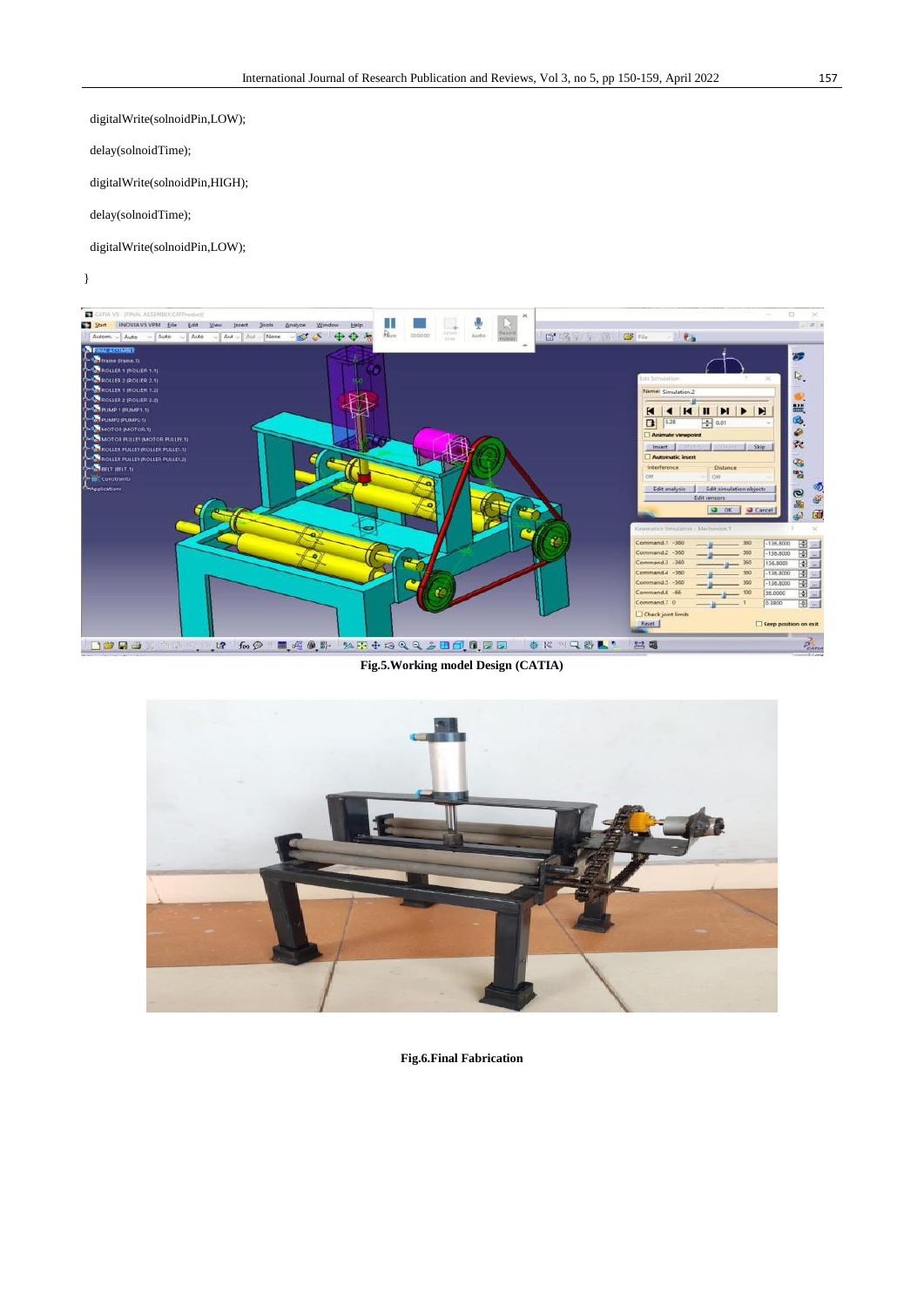

**Fig.6.Final Assembly**

## **4. CALCULATIONS**

Force calculation for existing design:

- Cutting force: The force which has to act on the stock material in order to cut the blank or slug.
- Stripping force: The force developed due to the spring back (or resiliency) of the punched material that grips the punch.
- Cutting force  $= L x t x$  Tmax
- Stripping force =10% -20% of cutting force

Sample calculation for aluminum sheet :

Here is a sample calculation to calculate the punching force required for different thickness of aluminium sheet.

- Total length of cut,  $L = 50$  mm.
	- If Sheet thickness,  $t = 1$ mm.
- Maximum tensile strength of aluminium, Tmax = 180 N/mm2
- Total cutting force  $= L x t x$  Tmax
- Total cutting force =  $50 \times 1 \times 180$

## Force calculation:

- Force required to punch the hole  $= d \times t \times T$
- For a sheet of 0.5 mm thickness,
- force required,  $f = 10 \times 0.5 \times 30 = 150$  N
- Therefore, now we have selected 12 volt DC air
- compressor, which develops a pressure of 10.35 bar(
- around 150 psi)
- For designing cylinder :Force applied by the cylinder,  $F = (\pi/4) \times d2 \times f$
- $D = 13.5$  mm
- For safe design, I have taken cylinder diameter as 20mm